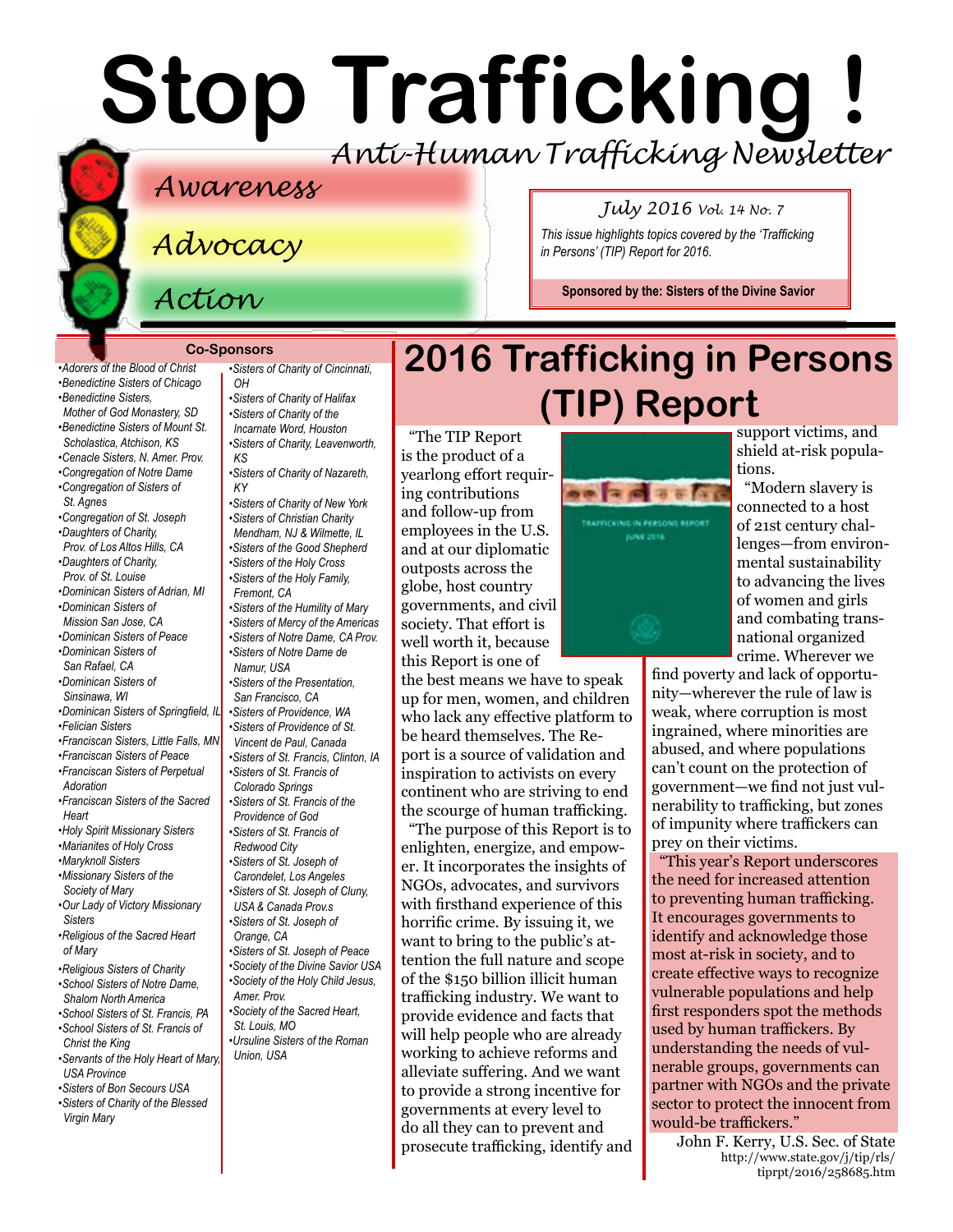

## **The Exploited Women -- Men -- Children**

Individuals around the world suffer extreme hardship or violence, experience discrimination or social marginalization. Service providers, researchers, and other witnesses document that human traffickers take advantage of such circumstances.

Shindy believed she was leaving Burma for a well-paying job at a Thai seafood factory. She owed a 12,000 baht (\$342) recruitment fee, but believed she could pay it back earning the Thai minimum wage of 300 baht (\$8.50) per day. After arriving; however, the middleman said Shindy owed him 20,000 baht and would only earn 200 baht per day for 18 hours of work (\$0.30 per hour). She and approximately 40 other Burmese laborers had to spend almost all of their earnings to buy overpriced food from the on-site store.

One worker escaped and told an NGO about Shindy and the other workers trapped at the factory. The NGO and Thai authorities returned to the factory to free the workers and their families, some of whom had been captive for three years.

Holly, a 13-year-old Canadian, didn't recognize Emilie on Facebook, but seeing they had mutual friends, accepted her 'friend request.' Holly and Emilie quickly became online friends.

One day Emilie told Holly that her boyfriend had found them both jobs that would make them a lot of money. Emilie told Holly to come to her apartment that weekend. When Holly arrived, Emilie, her boyfriend, and another man told Holly she had to have sex with men for money. When Holly refused, they threatened to hurt her. They posted photos of Holly on an escort website and took her to different cities around Canada to have sex with paying clients.

One day, when Emilie's boyfriend left the room, Holly fled and received help from a passerby. All three perpetrators were charged with numerous crimes, including sex trafficking, and await trial.



Nina, from the U.S., ran away from home at age 14. She met a woman who put her up in a hotel room and brought her 'clients.' For the next 13 years, Nina had 20 different pimps who advertised her for sex on the internet and abused her verbally and physi-

cally. By the time she was finally referred to victim services, Nina had been convicted of 52 offenses, mostly prostitution—her first conviction at age 16—and had spent time in both juvenile hall and jail.

Maruf, from Bangladesh and striving for financial independence along with 200 others, accepted an offer to be smuggled by boat to Malaysia for well-paid work. The agent promised food and water during the journey and said the men could repay the cost with their future wages. The agent lied; the crew rationed food and water, beat those who asked for more, and took the passengers to a Thai smuggling camp.

After smugglers forced his father to pay a ransom, Maruf was released and brought to Malaysia. Maruf found work on a palm oil plantation through a contracting company but was again deceived. The contracting company confiscated the workers' passports, and Maruf worked every day without pay as his contractor withheld his wages to pay back recruitment fees. Maruf was in the country illegally and feared arrest if he reported the abuse, so he continued to work and hoped to be paid eventually.

Victims: http://www.state.gov/j/tip/rls/tiprpt/2016/258687.htm

When Osei. from Ghana, was only 6 years old, his parents gave him to a fishing master who promised to provide Osei with a fishing apprenticeship, education, and a job.

This was a lie. Instead, he forced Osei and other children to work on a fishing boat for many hours each day in harsh conditions. The master also forced other children into domestic servitude near the lake. None of these children were allowed to go to school. They were not apprentices—they were forced laborers.

Government officials and an NGO rescued the children, and they currently reside at a care center where they receive education, shelter, counseling, and other trafficking-specific services to help them heal and take steps to prepare for their futures.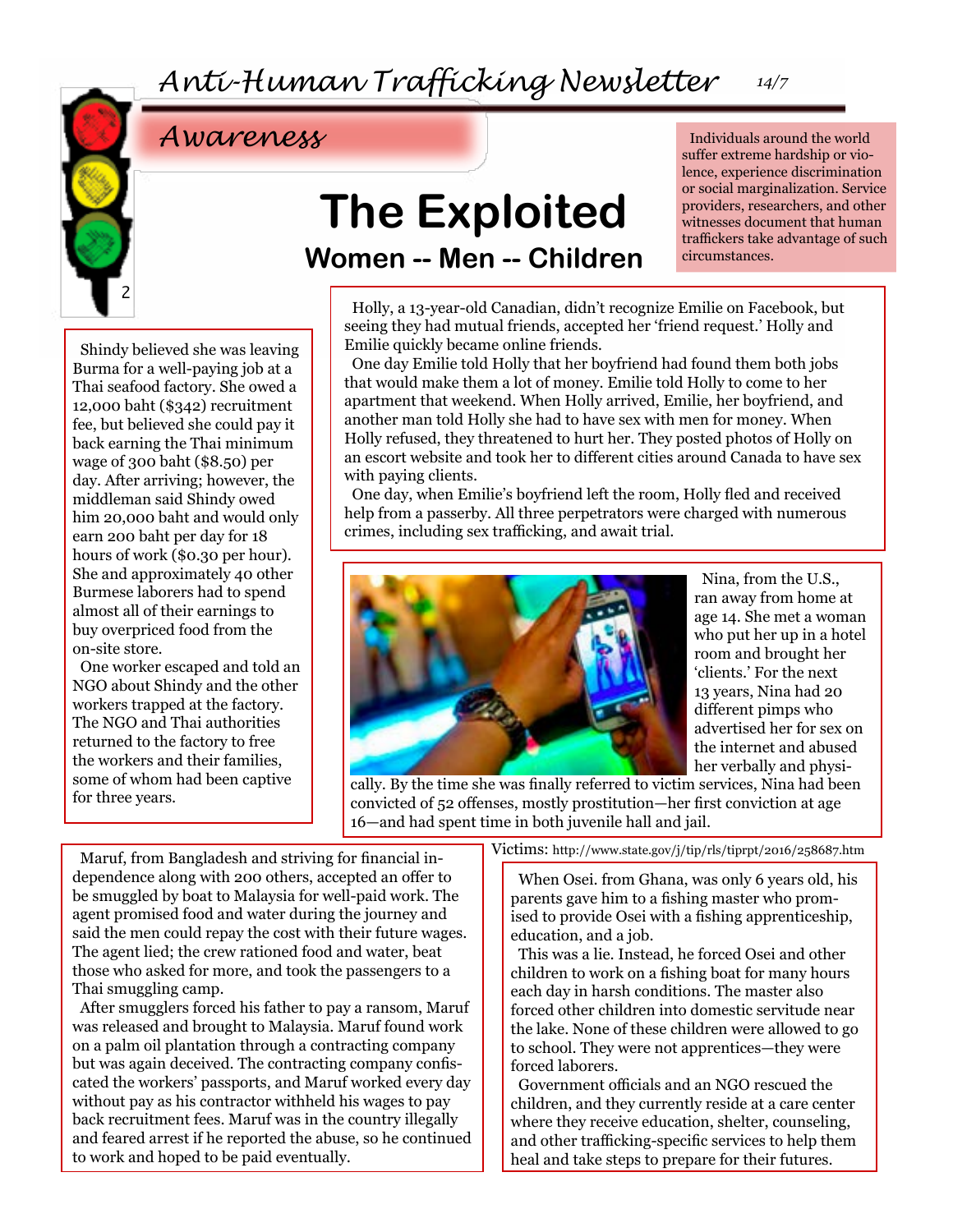### **Focus on Prevention**

3



"This year's Trafficking in Persons Report focuses on strategies to prevent human trafficking around the globe. As always, the Report analyzes governments' prosecution, protection, and prevention efforts; but this year we feature ways governments can identify people most at-risk and reduce their vulnerability. The more governments understand the needs of these popula-

tions, the better they can partner with civil society to support communities and educate individuals to prevent their being exploited.

"In addition to tackling specific factors that put people at risk, we should also support organizations, faith groups, and governments to help avert the crime by providing those at risk with real opportunities, including jobs, education, and housing.

"Businesses and consumers have a key role to play, too, in helping ensure forced labor is not used to produce the goods and services they sell and purchase. This year I was proud to launch a project called "ResponsibleSourcing-Tool.org" to help federal contractors and businesses examine their supply chains and work to rid them of unscrupulous labor practices."

> Susan Coppedge, Ambassador-at-Large to Monitor and Combat Trafficking in Persons http://www.state.gov/j/tip/rls/tiprpt/2016/259065.htm

### **Safeguard Victims**

"While we understand the many ways human trafficking victims suffer at the hands of their traffickers, we need to acknowledge that they may also suffer from their treatment by governments, including by the criminal justice systems that should protect them. It is a fact that traffickers force victims to engage in prostitution, theft, and drug trafficking, and to commit immigration violations. As documented throughout the 2016 Report, governments in every region of the world have prosecuted such trafficking victims, often unwittingly, due to the lack of proper screening and identification of victims of sex or labor trafficking. Some government treatment of victims—such as restricting their freedom of movement, summarily returning victims to countries they fled, and prosecuting them for crimes committed as a direct result of being trafficked—compounds their plight and results in further victimization.

"Traffickers increase their leverage over victims by warning that if they notify police of their exploitation, they will be deported or punished as criminals. When justice systems treat victims as criminals or do not allow them to leave government shelters or the country until they testify against their trafficker, they have reinforced traffickers' threats and discouraged victims from seeking help. Fear of the system hampers identifying and assisting trafficking victims, prosecuting perpetrators, and, ultimately, stopping traffickers from harming others. Wrongful convictions also impede survivors' ability to rebuild their lives, in particular by limiting their options to find housing or qualify for credit and employment.

"For trafficking victims to receive justice and needed services, governments must adopt a victim-centered approach to combating human trafficking, one that understands the dynamics of exploitation and goes beyond traditional law enforcement efforts. With the Palermo Protocol as their guide, all countries should incorporate the principle of non-criminalization of victims into their anti-trafficking strategies and offer victims a clean slate for crimes committed under duress. Law enforcement and immigration officials need proper training to actively screen for victims so they are not driven back into the grip of their former captors, but rather properly identified and given a chance to recover from their trauma and move forward.

"Although the terror of modern slavery is indelible, no survivor deserves to be locked up, deported, or haunted by the past when applying for a job, apartment, or loan.

"This Report serves as a call to action for governments, legislatures, and criminal justice systems worldwide to provide meaningful support to the vulnerable, support that starts by not penalizing victims for crimes they did not choose to commit." (http://www.state. gov/j/tip/rls/tiprpt/2016/258704.htm)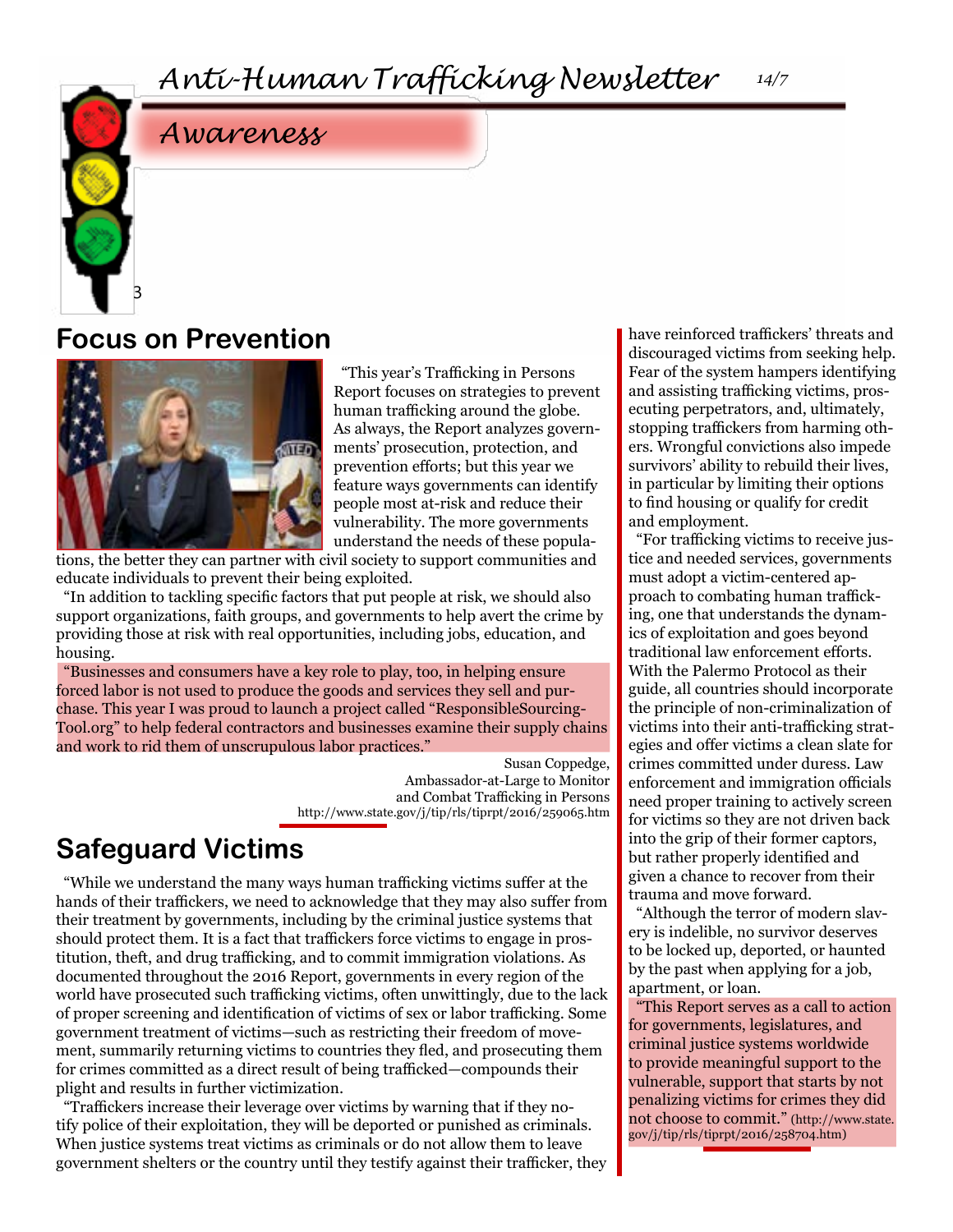4

|  |  |  |  | Awareness |
|--|--|--|--|-----------|
|--|--|--|--|-----------|

| <b>Regional Law Enforcement Data</b><br>http://www.state.gov/j/tip/rls/tiprpt/2016/258694.htm |                   |                     |                                     |                                  |  |  |
|-----------------------------------------------------------------------------------------------|-------------------|---------------------|-------------------------------------|----------------------------------|--|--|
| Year                                                                                          | Prosecu-<br>tions | <b>Convictions</b>  | <b>Victims</b><br><b>Identified</b> | New or<br>Amended<br>Legislation |  |  |
|                                                                                               |                   | <b>Africa</b>       |                                     |                                  |  |  |
| 2014                                                                                          | 811 (49)          | 317(33)             | 9,523<br>(1,308)                    | 4                                |  |  |
| 2015                                                                                          | 1,517 (53)        | 719 (8)             | 12,125<br>(3, 531)                  | 6                                |  |  |
|                                                                                               |                   | East Asia & Pacific |                                     |                                  |  |  |
| 2014                                                                                          | 1,938 (88)        | 969 (16)            | 6,349<br>(1,084)                    | 3                                |  |  |
| 2015                                                                                          | 3,281 (193)       | 1,730 (130)         | 13,990<br>(3, 533)                  | 10                               |  |  |
| <b>South &amp; Central Asia</b>                                                               |                   |                     |                                     |                                  |  |  |
| 2014                                                                                          | 1,839 (12)        | 958 (10)            | 4,878<br>(1,041)                    | 3                                |  |  |
| 2015                                                                                          | 6,915 (225)       | 1,462 (16)          | 24,867<br>(1, 191)                  | $\mathbf{0}$                     |  |  |

#### **Tier Placements**

**Tier 1 Tier 2 Tier 2 Watch List Tier 3 Special Case**





### **Regional Statistics**

The table and visuals help to give perspective on how some countries have improved their efforts to lessen human trafficking. To read about specific countries, refer to the TIP Report directly:

http://www.state.gov/j/tip/rls/tiprpt/2016/index.htm The statistics are estimates only, given the lack of uniformity in national reporting structures. The numbers in parentheses are those of labor trafficking prosecutions, convictions, and victims identified. The number of victims identified includes information from foreign governments and other sources.

Prosecution and victim identification data reported this year are higher than in previous years, in large part due to increased information sharing and better data quality from several governments.

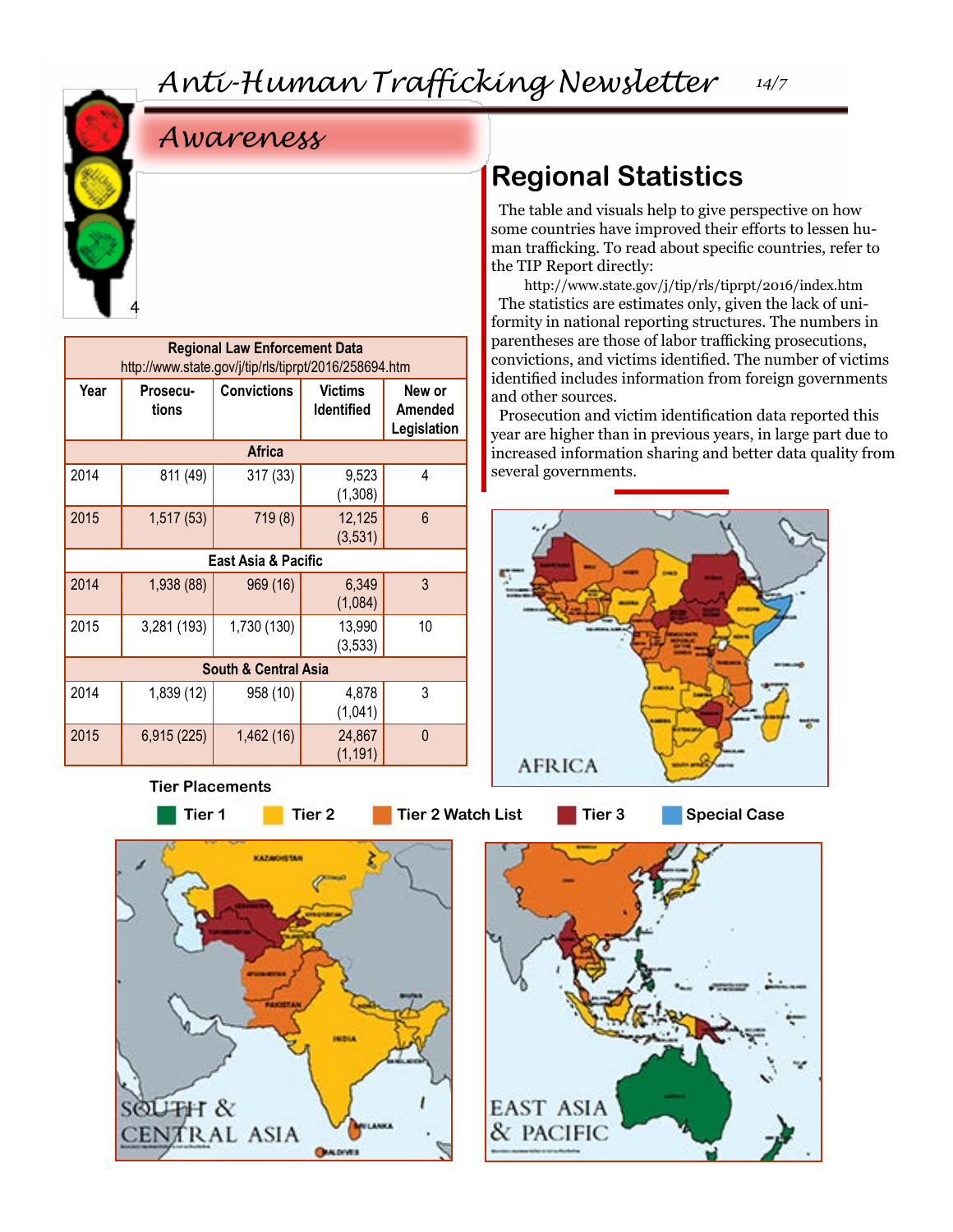5

### **Isolation** Contributes to Human Trafficking **Vulnerabilities**

"Working in isolation can mean having little to no governmental oversight, a lack of community support, and access to fewer protective services, legal advocates, and law enforcement personnel. Such isolation increases workers' vulnerability to human trafficking and associated indicators, including confiscation of passports or other identity documents, non-payment of wages, substandard living and working conditions, restricted movement, threats of deportation, psychological coercion to remain employed, and physical force.

"There are several industries in which these circumstances are evident. Malaysia and Indonesia, two of the largest producers of palm oil in the world, attract thousands of migrant workers to their year-round harvesting, production, and export operations. The plantations are often situated in difficult-to-reach parts of both countries, which enable unscrupulous owners and managers to operate with impunity and subject employees to various forms of abuse and exploitation. Some employers have confiscated passports and other identity documents and placed their workers in situations of debt bondage.

"Fishers aboard vessels in vast international waters are particularly vulnerable to human trafficking due to often protracted periods of time at sea and an inability to report mistreatment or escape their ships. Luring fishers with promises of good wages, traffickers force some to work under extreme conditions and deny them compensation or the freedom to leave. Similar conditions enable forced child labor in the Lake Volta region in central Ghana.



"West African countries, such as Mali and Senegal, have artisanal gold mines that draw transient communities to live and work. Mines are typically located within vast and remote areas and government officials face capacity constraints to make routine monitoring visits. The journey from population centers to these mines is lengthy and arduous. These conditions also increase the likelihood officials will seek to profit from or simply ignore exploitative conditions.

"The isolation of extractive industries coupled with the influx of large numbers of male workers also drives the demand for commercial sex. For example, Bolivian and Peruvian girls are subjected to sex trafficking in mining and logging areas in Peru, and women and girls are subjected to sex trafficking near gold mines in Suriname and Guyana.

"Even in urban areas conditions of isolation can be found in the workplace. For instance, domestic workers are often compelled to work in homes with severely restricted freedom and often are subjected to sexual abuse. Cultural isolation can also facilitate the exploitation of foreign migrant workers who may not speak the local language or understand their rights and the protections available to them under local law." (http://www.state.gov/j/tip/rls/tiprpt/2016/258689.htm)

### **Other Sexual Orientation and Gender Identity**

In the U.S. agencies continue to report that lesbian, gay, bisexual, transgender, and intersex (LGBTI) youth are over-represented among runaway and homeless populations and have difficulties accessing nondiscriminatory services. Those who are not self-sufficient are more susceptible to traffickers' offers of shelter or food in exchange for performing commercial sex acts.

The UN reports 76 countries criminalize consensual same-sex sexual conduct, with seven countries providing for the death penalty for certain offenses.

#### **Religious Affiliation**

In many societies, members of religious minorities have a heightened vulnerability to trafficking. Traffickers have been known to target women and girls from religious minorities and force them into religious conversions and subsequent marriages, in which they may be subjected to domestic or sexual servitude.

#### **Migrants Fleeing Crisis**

Migrants, including asylum-seekers, and refugees are susceptible to many crimes, including extortion, rape, and human trafficking. Many migrants fleeing conflict rely on smugglers at some point during their journeys and, in some instances, their smugglers are involved in schemes designed to deceive and trap them in sex or

Vulnerabilities *cont. pg. 6*

*14/7*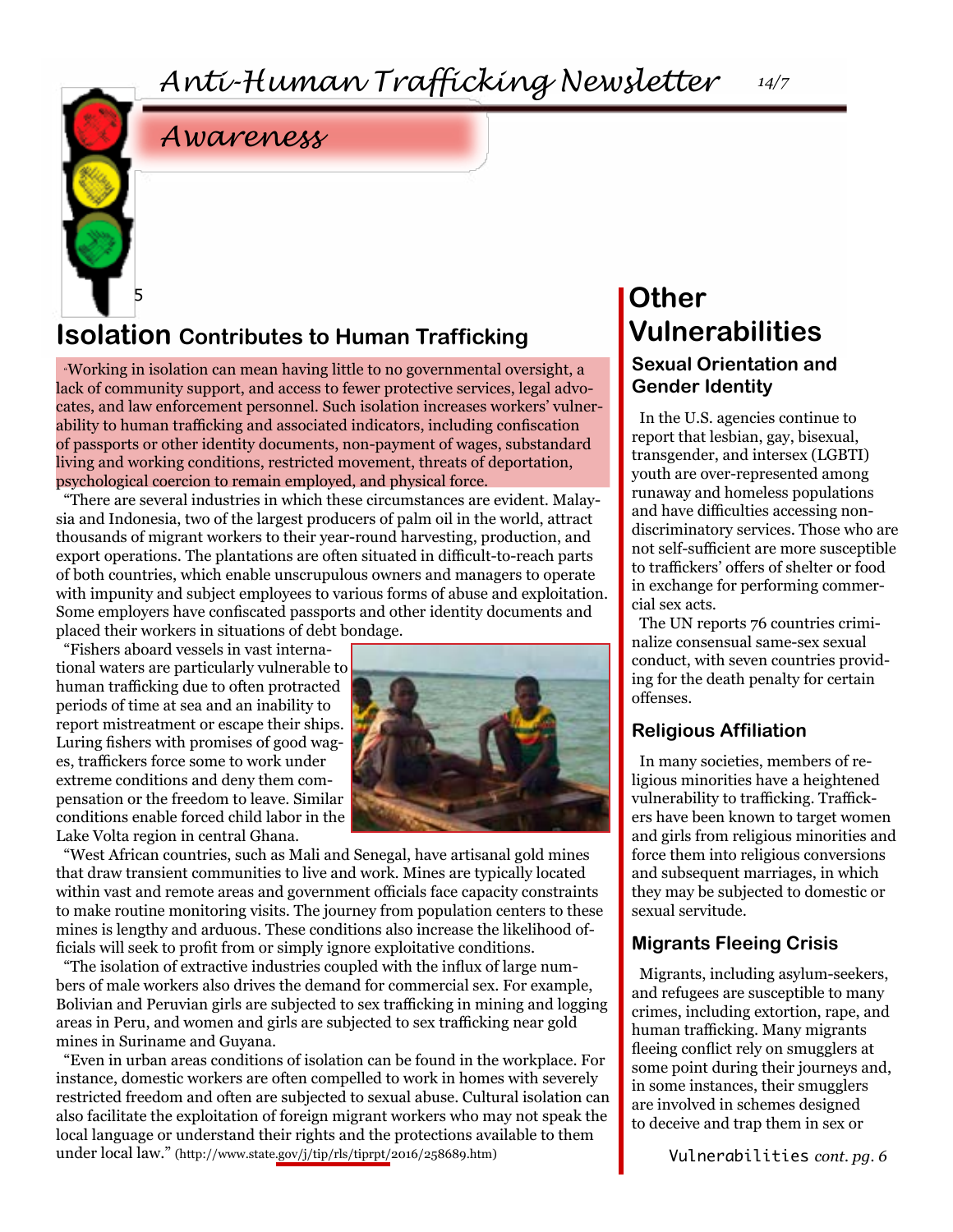

#### **Vulnerabilities** *cont. from pg. 5*

labor trafficking. Women, unaccompanied minors, and those denied asylum are particularly vulnerable to human trafficking, including while in transit and upon arrival in destination countries.

Some migrants arrive in Europe with no identity documents, which can increase their vulnerability to trafficking. Reports indicate traffickers sometimes urge victims to request asylum upon arrival, which allows traffickers to exploit them as they await asylum decisions. Some international organizations report that the reliance by authorities on improvised shelters has led to an increase in human trafficking. Of equal concern, human traffickers have attempted to illegally recruit refugees at migrant reception centers for low-paid work and prostitution.

#### **Disability**

Owing to cultural and societal stigmas, people with disabilities, including individuals with physical, sensory, mental, cognitive, behavioral, or other visible and invisible disabilities, often lack access to social support networks. Prejudices contribute to biases in law enforcement or judicial systems and often to unequal treatment by employers and government service agencies.

Children and young adults with disabilities are especially vulnerable to the risks of human trafficking. Children with disabilities have been targeted by traffickers, for example, by being forced to beg because their disabilities—especially if highly visible—draw sympathy and charity from the public. In societies where children with disabilities are not expected to attend school, communities may be less likely to question why a disabled child is begging.

#### **Statelessness**

A stateless person is someone who is not considered as a national by any state under the operation of its law. The UN High Commissioner for Refugees (USHCR) estimates 10 million people, approximately one-third of whom are children, are stateless today. Some governments impose travel restrictions on stateless people, which—when coupled with their often dire economic situations and need to migrate for work—can push them to accept informal, sometimes fraudulent, job offers and to arrange transportation via middlemen and smugglers. Using unscrupulous middlemen, who often charge exorbitant interest rates, can lead to debt bondage. In Burma, for example, the government denies citizenship to an estimated 810,000 men, women, and children most of whom are ethnic Rohingya living in Rakhine State. Their lack of legal status and access to identity documents significantly increases this population's vulnerability to sex and labor trafficking. Rohingya have endured forced labor and dire social conditions within Burma. Many have fled, often with the help of smugglers, to neighboring countries, where some have been subjected to forced labor in agriculture, fishing, and domestic work. (http://www.state.gov/j/tip/rls/ tiprpt/2016/258689.htm)

### **Human Trafficking Survivors Given a Voice**

In December 2015, President Obama announced the historic appointment of 11 members to the *United States Advisory Council on Human Trafficking.* Each member is a survivor of human trafficking, and together they represent a diverse

range of backgrounds and experiences. The Council, established by the Justice for Victims of Trafficking Act, enacted on May 29, 2015, provides a formal platform for trafficking survivors to advise and make recommendations on federal anti-trafficking policies to the *President's Interagency Task Force to Monitor and Combat Trafficking in Persons* (PITF).

In January 2016 the Advisory Council met with Sec. of State, John Kerry, and addressed the PITF.

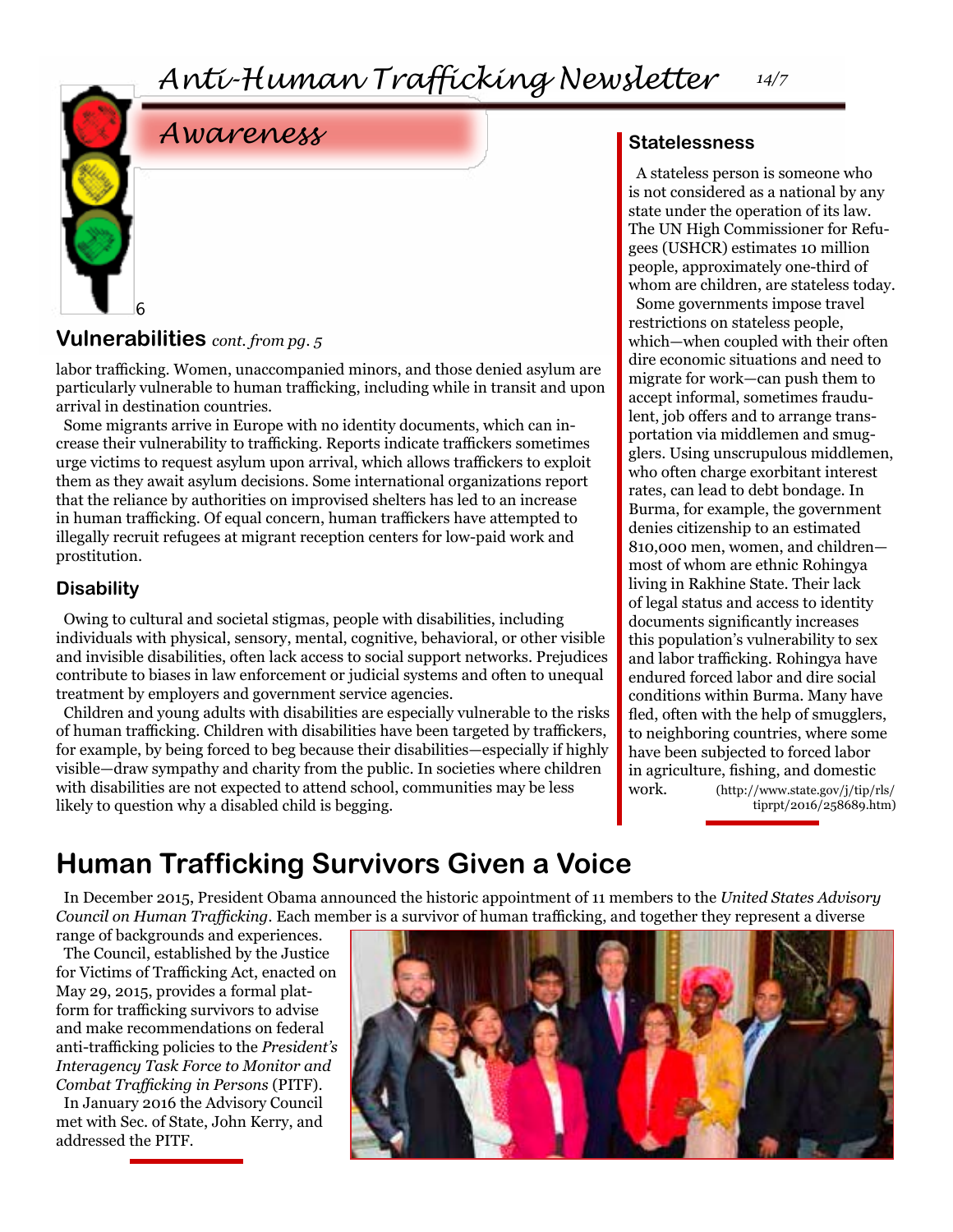

### *Advocacy*

## **2016 TIP Report Tier Placement**

Legend: (+/-) indicates the number of tiers a country moved up (+)/down (-) since 2015; (s) special case. Countries which continue to violate the Child Soldier Protection Act (CSPA) are indicated by ‡ Tier 1 Countries whose governments fully comply with the Trafficking Victims Protection Act's (TVPA) minimum standards.

| Armenia     | Chile          | France      | Italy           | Philippines $(+)$ | St. Maarten (+) |
|-------------|----------------|-------------|-----------------|-------------------|-----------------|
| Australia   | Colombia (+)   | Georgia (+) | Korea, South    | Poland            | Sweden          |
| Austria     | Cyprus (+)     | Germany     | Lithuania $(+)$ | Portugal          | Switzerland     |
| The Bahamas | Czech Republic | Iceland     | Netherlands     | Slovak Republic   | Taiwan          |
| Belgium     | Denmark        | Ireland     | New Zealand     | Slovenia (+)      | United Kingdom  |
| Canada      | Finland        | Israel      | Norway          | Spain             | <b>USA</b>      |

Tier 2 Countries whose governments do not fully comply with the TVPA's minimum standards, but are making significant efforts to bring themselves into compliance with those standards.

| Albania              | Burkina Faso (+)   | Guatemala     | Kyrgyzstan Republic | Micronesia    | Romania                     |
|----------------------|--------------------|---------------|---------------------|---------------|-----------------------------|
| Angola               | Cambodia (+)       | Guyana $(+)$  | Latvia              | Moldova       | Sierra Leone                |
| Argentina            | Chad ±             | Honduras      | Lebanon $(+)$       | Mongolia      | Singapore                   |
| Aruba                | Croatia            | Hungary       | Lesotho $(+)$       | Montenegro    | South Africa                |
| Azerbaijan           | Curacao            | India         | Liberia             | Morocco       | Tajikistan                  |
| Bahrain              | Dominican Republic | Indonesia     | Luxembourg (-)      | Namibia $(+)$ | Timor-Leste (+)             |
| Bangladesh           | Ecuador            | Iraq ‡        | Macau               | Nepal         | Togo                        |
| <b>Barbados</b>      | Egypt $(+)$        | Jamaica $(+)$ | Macedonia (-)       | Nicaragua     | Turkev                      |
| <b>Bhutan</b>        | El Salvador        | Japan         | Madagascar          | Nigeria ‡     | Uganda                      |
| Bosnia & Herzegovina | Estonia            | Jordan        | Malawi              | Palau         | <b>United Arab Emirates</b> |
| Botswana (+)         | Ethiopia           | Kazakhstan    | Malta               | Panama        | Uruguay                     |
| Brazil               | Fiji               | Kenya         | Mauritius $(+)$     | Paraguay      | Vietnam                     |
| Brunei               | Greece             | Kosovo        | Mexico              | Peru          | Zambia                      |

Tier 2 Watch List Countries whose governments do not fully comply with the TVPA's minimum standards, but are making significant efforts to bring themselves into compliance with those standards and:

a) The absolute number of victims of severe forms of trafficking is very significant or is significantly increasing;

b) There is a failure to provide evidence of increasing efforts to combat severe forms of trafficking in persons from the previous year; or

c) The determination that a country is making significant efforts to bring itself into compliance with minimum standards was based on commitments by the country to take additional future steps over the next year.

| Afghanistan (-)<br>Antigua & Barbuda<br>Benin (-)<br>Bolivia<br>Bulgaria<br>Cabo Verde (-)<br>Cameroon (-) | China (PRC)<br>Congo (DRC) $\pm$<br>Congo (ROC)<br>Costa Rica<br>Cote d'Ivoire (-)<br>Cuba<br>Gabon | Ghana<br>Guinea<br>Hong Kong (-)<br>Kiribati (-)<br>Kuwait $(+)$<br>Laos<br>Malaysia | Maldives<br>Mali<br>Mozambique (-)<br>Niger $(-)$<br>Oman $(-)$<br>Pakistan<br>Qatar                                      | Rwanda $\pm$ (-)<br>Saudi Arabia<br>Senegal (-)<br>Serbia (-)<br>Seychelles (-)<br>Solomon Islands<br>Sri Lanka<br>St. Lucia (-) | St. Vincent & the Gren<br>Swaziland (-)<br>Tanzania<br>Thailand $(+)$<br>Tonga (-)<br>Trinidad & Tobago<br>Tunisia<br>Ukraine |
|------------------------------------------------------------------------------------------------------------|-----------------------------------------------------------------------------------------------------|--------------------------------------------------------------------------------------|---------------------------------------------------------------------------------------------------------------------------|----------------------------------------------------------------------------------------------------------------------------------|-------------------------------------------------------------------------------------------------------------------------------|
|                                                                                                            |                                                                                                     |                                                                                      | Tier 3 Countries whose governments do not fully comply with the minimum standards, nor make significant efforts to do so. |                                                                                                                                  |                                                                                                                               |
| Algeria<br><b>Belarus</b><br>Belize<br>Burma $\pm$ (-)<br>Burundi                                          | Cent. African Rep.<br>Comoros<br>Diibouti (-)<br><b>Equatorial Guinea</b><br>Eritrea                | The Gambia<br>Guinea-Bissau<br>Haiti (-)<br><b>Iran</b><br>Korea, North              | Marshall Islands<br>Mauritania<br>Papua New Guinea (-)<br>Russia<br>South Sudan ‡<br>Sudan $\pm$ (-)                      | Suriname (-)<br>Syria ‡<br>Turkmenistan (-)<br>Uzbekistan (-)<br>Venezuela<br>Zimbabwe                                           | <b>Special Cases:</b><br>Libya (s)<br>Somalia (s) ±<br>Yemen $(s)$ $\ddagger$                                                 |

(ttp://www.state.gov/j/tip/rls/tiprpt/2016/258696.htm)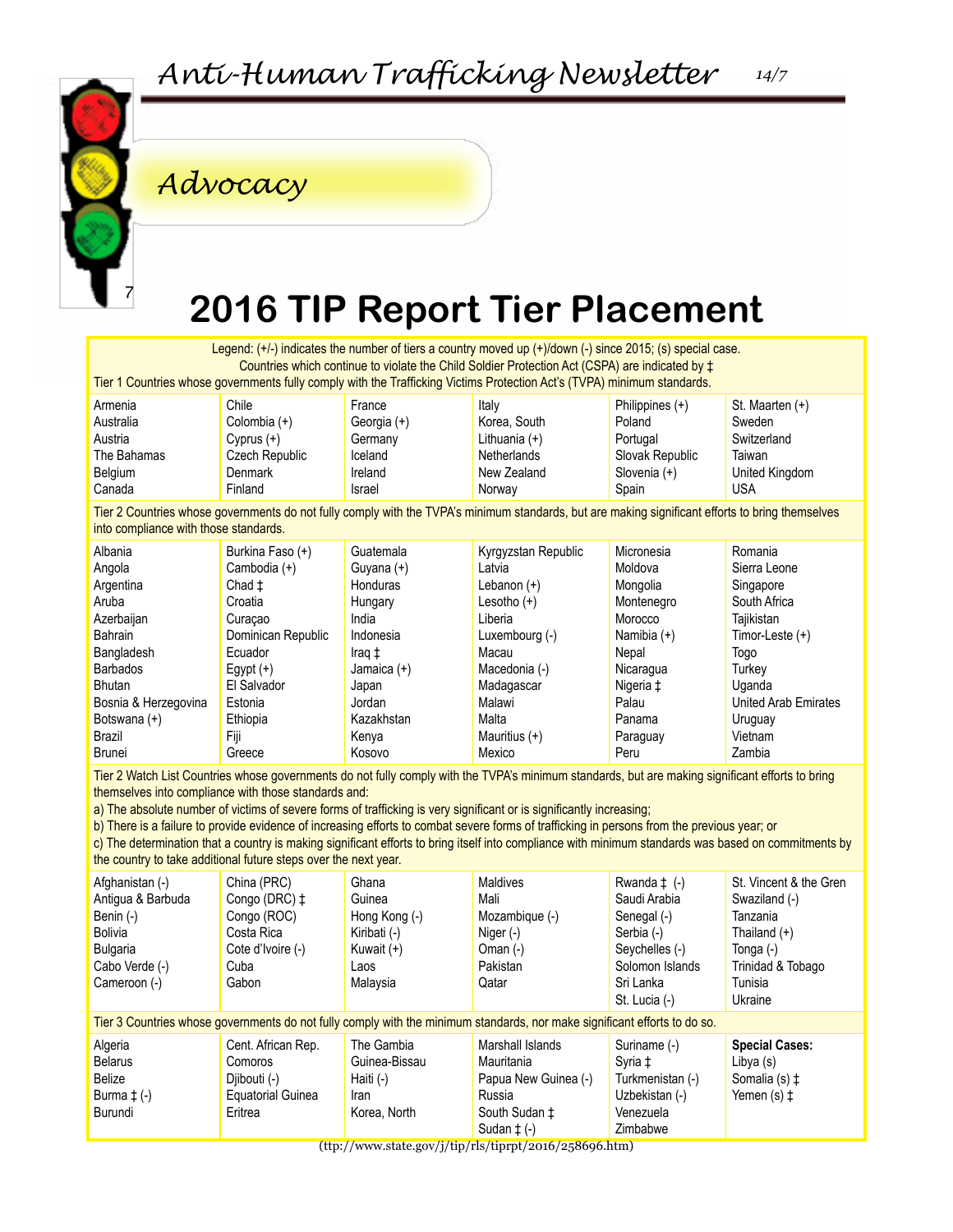

#### *Anti-Human Trafficking Newsletter 14/7*

### *Advocacy*

**Senegal**



*Issa Kouyate* is the Founder and Director of *Maison de la Gare,* a shelter in Senegal for hundreds of street children,

often called *'talibe,'* and other at-risk youth. *Talibes* are children, some as young as 4 years old, who are sent to Islamic schools across Senegal to become scholars of the Quran. In many cases, these children are also forced to beg for up to eight hours each day and are often beaten and left alone in the streets if they do not earn enough.

As a former *talibe* himself, Mr. Kouyate is committed to improving the lives of such street children. He became a chef, and first began by cooking for the children. From there, his small operation grew into a shelter, where as many as 200 *talibes* now visit daily seeking basic services such as food, medicine, and shelter.

Mr. Kouyate has created strong partnerships with local government agencies, religious communities, and other organizations working to combat human trafficking. Local authorities consider him a key partner not only for providing shelter for runaway *talibes*, but also for gathering data, following up on cases within the legal system, and facilitating the safe return of *talibes* to their families.

Mr. Kouyate has been incredibly successful in raising awareness about the conditions of and risks to children, who live and beg on the streets, and has helped build support from local officials to prevent human trafficking.

**Mauritania**



The partnership between two dynamic activists, *Biram Abeid* (left) and *Brahim Ramdhane,* has been critical in reducing human trafficking in Mauritania, a country where slavery was not formally outlawed until 1981. Mr. Abeid, a lawyer, researcher, human rights activist, writer, translator (French-Arabic), and President of the *Initiative for the Resurgence of the Abolitionist Movement* (IRA), and Mr. Ramdhane, a professor of philosophy and Arabic language, and Vice President of IRA, are both the children of slaves, who have chosen careers focused on confronting injustice in Mauritania.

Mr. Abeid and Mr. Ramdhane have successfully mounted provocative and high-profile anti-trafficking campaigns that have significantly contributed to new government institutions, laws, and specialized courts designed to combat human trafficking. These advances facilitated the first indictment in Mauritania for slave-holding and the first prison sentence in 2011 under the 2007 anti-slavery law, and the 2012 constitutional reform that made slavery a crime against humanity.

In November 2014, Mr. Abeid and Mr. Ramdhane were arrested together for their leading roles in a protest against the continued practice of slavery in Mauritania as well as discriminatory land use policies and related abuses suffered by non-Arab, sub-Saharan minorities. Both the Haratine (slave descendants) and sub-Saharan communities are grossly underrepresented in government, military, and

economic leadership positions due to systematic discrimination in favor of the Beydane (white Moor) minority. The men shared a cell until their release in May 2016.

The organization they established, IRA, and its leaders have been recognized internationally on numerous occasions, including: the 2016 James Lawson Award from the International Center on Nonviolent Conflict, the 2015 Human Rights Tulip awarded by the Dutch government, the 2013 Front Line Defenders Award, and the 2013 United Nations Human Rights prize, among others.

#### **Russia**

*Oluremi Banwo Kehinde*  is a tireless anti-trafficking activist in Russia who works to assist and protect



Nigerian and other African victims of sex trafficking. Mr. Kehinde currently leads *Help Services for Nigerians in Russia*, a relief organization he created to provide protective services to African victims of human trafficking.

In 2015, Mr. Kehinde worked with law enforcement, religious service providers, and the international community in Moscow to provide assistance to scores of sex trafficking victims. He has personally helped repatriate victims to Nigeria. At his own expense, Mr. Kehinde provided lodging for victims, referred them for medical treatment, and coordinated efforts to secure documentation, as most victims had lost possession of their passports during the course of their exploitation. He has helped more than 240 Nigerian women escape conditions of modern slavery in Russia.

Despite personal threats to his life, Mr. Kehinde intervened on numerous occasions to secure the release of victims from criminal networks. Several international organizations, anti-trafficking NGOs, and survivors of human trafficking have lauded Mr. Kehinde's enormous contribution to efforts to combat human trafficking in Russia.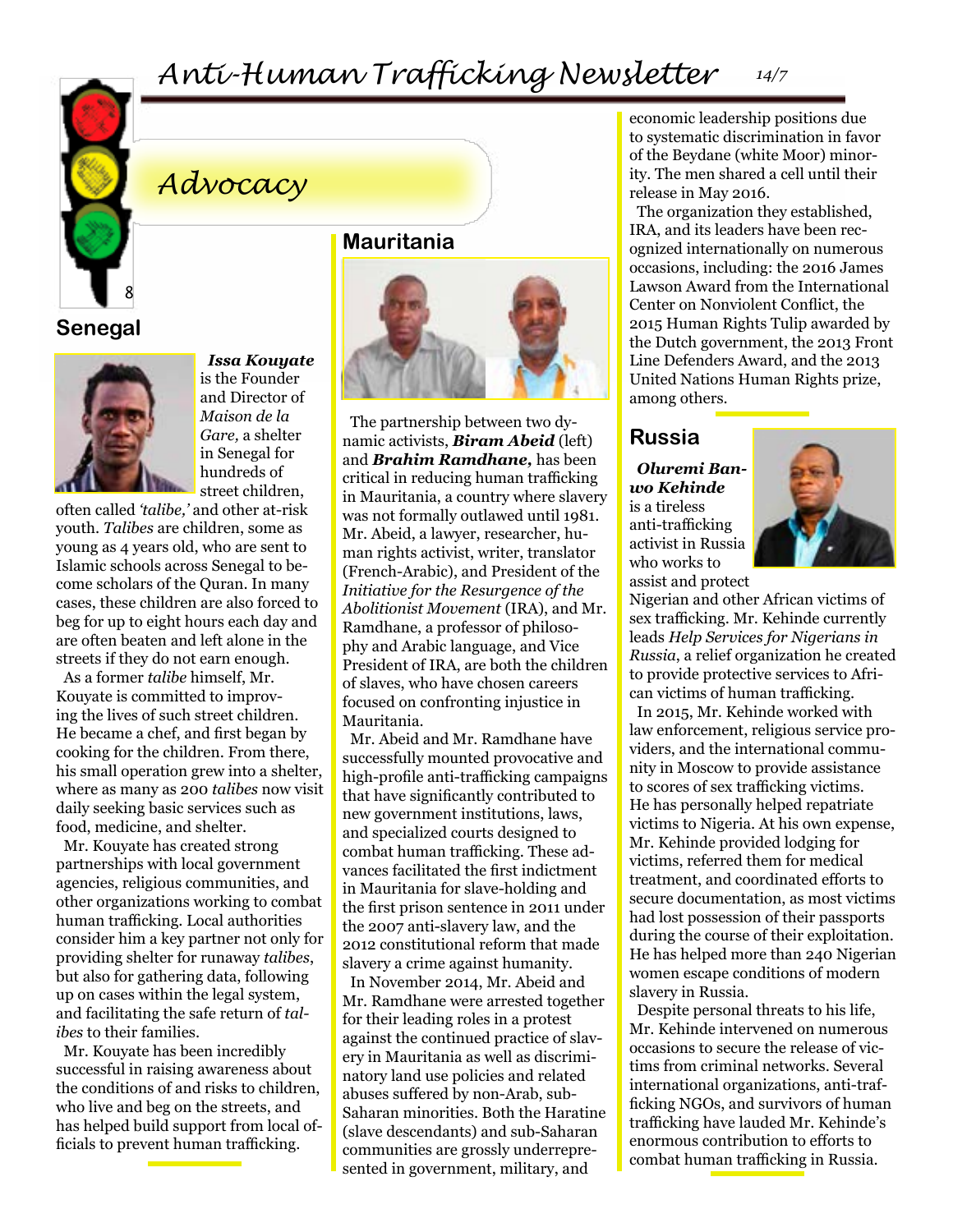

### *Anti-Human Trafficking Newsletter*

### *Advocacy*

**Cyprus**

As head of the police antitrafficking unit in the Republic of Cyprus, *Rita Superman* has dedicated



herself to the fight against human trafficking for the past 10 years. Under her leadership, the anti-trafficking unit has grown exponentially. In addition, the scope of its activity has expanded from primarily desk work to training law enforcement, planning and carrying out police operations and investigations, identifying victims of trafficking and supporting them during trials, and working closely with public prosecutors to ensure successful prosecutions.

A trafficking survivor's story highlights Ms. Superman's extraordinary devotion to her work. In 2007, a young Moldovan woman landed in Cyprus believing she had received a scholarship to study accounting. Upon arrival, she was forced into sex trafficking at a cabaret, and was only freed five months later during a police raid. The young woman wanted to testify against her former traffickers, but was intimidated by death threats. She credits Ms. Superman for giving her the courage to testify. During the 20-month-long trial, Ms. Superman personally made sure she was safe, frequently escorting her from one location to another.

Due to her tireless efforts, Ms. Superman has gained the trust of NGOs in Cyprus fighting against human trafficking, and of individual victims who regularly reach out to her even after a case has concluded.

#### **Nepal**

Superintendent of Police *Kiran Bajracharya,* District Chief of the Bhaktapur District Police Of-



fice in Nepal, has worked persistently to investigate crimes against women and children, including human trafficking. SP Bajracharya has led efforts to identify trafficking victims at local hotels and restaurants; developed a training manual for junior officers on investigating crimes against women and children; and worked to ensure that human rights standards, police ethics, and gender equality are integrated into all police curricula and training programs.

Between 2013 and 2015, SP Bajracharya served as Superintendent in the Central Investigation Bureau, where she focused on investigating organized transnational crime and initiated at least 14 human trafficking cases, an increase from just one case in prior years. These cases resulted in numerous arrests, prosecutions, and convictions, including the arrest of 10 criminal gang members.

In her current role as District Police Chief, SP Bajracharya continues to lead on human trafficking. She gives orientation and awareness training to women working in local brick kilns on the risks of modern slavery; has set up checkpoints to inspect buses carrying individuals who may be trafficking victims; and has received the Prabal Jansewa Shree' medal for outstanding performance as a District Police Chief of Bhaktapur District by the President of Nepal.

#### **Pakistan**

*Syeda Ghulam Fatima* is the General Secretary of the Bonded Labour Liberation Front Pakistan (BLLF)



and a courageous human rights activist. She has long campaigned for workers' rights in Pakistan and, in particular, for the end of bonded labor in brick kilns and factories. Alongside her husband, Ms. Ghulam Fatima founded and runs the Freedom Campus for Bonded Labour, a center in Lahore that provides care and legal services to victims of forced labor.

Ms. Ghulam Fatima has helped free more than 80,000 bonded laborers in Pakistan, including those working in brick kilns, agriculture, and the carpet industry, often by personally organizing and carrying out their release. Under her leadership, BLLF provides legal aid, shelter, protection, and a way back into society for survivors of forced labor. Ms. Ghulam Fatima has helped train hundreds of women to enable them to find new livelihoods for themselves and their families, and has been a tireless advocate for legislation and government action to protect victims of human trafficking.

Ms. Ghulam Fatima serves as a voice for the estimated 2.6 million Pakistanis, who work in debt bondage, bringing national and international attention to their plight. She has persisted in her activism despite being threatened and attacked by those who oppose her work.

*Heroes:* [http://www.state.gov/j/tip/rls/](http://www.state.gov/j/tip/rls/tiprpt/2016/258692.htm) [tiprpt/2016/258692.htm](http://www.state.gov/j/tip/rls/tiprpt/2016/258692.htm)

For more information about current and past TIP Report Heroes, including how to connect with them, visit the TTIP Report Heroes Global Network at http://www.tipheroes.org

*14/7*